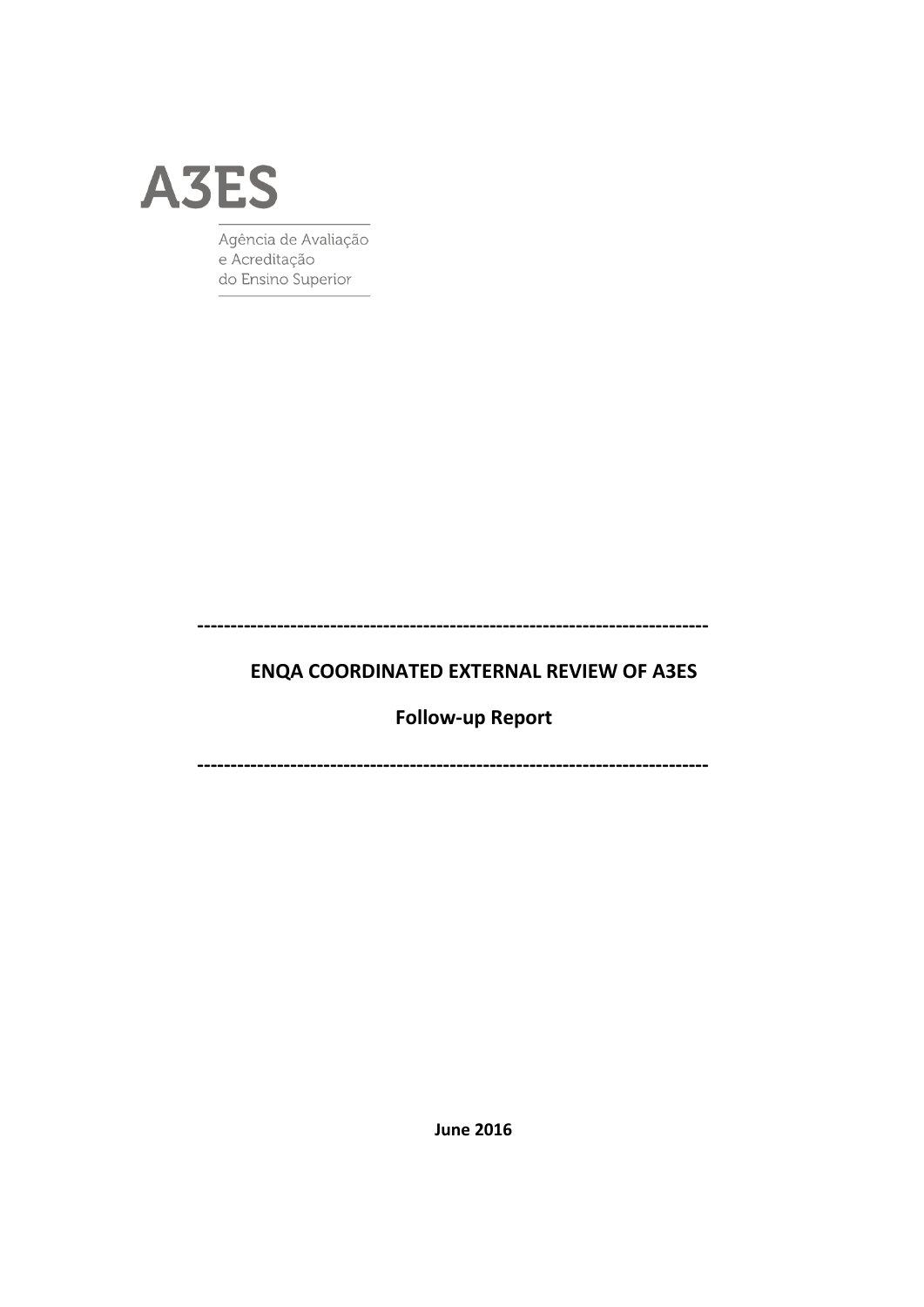## **1. Introduction**

<u>.</u>

The ENQA Board, on its decision of 18 June 2014 to grant A3ES full membership of ENQA for five years, concluded that although A3ES is in substantial compliance with the European Standards and Guidelines it would like to receive a follow-up report on the recommendations in the panel report within two years of its decision, i.e. by June 2016.

The panel´s conclusions and recommendations were as follows:

"The team commends the agency for its analytical and self-critical SER and endorses the presented SWOT analysis. The team encourages A3ES to progress the issues it has identified and in particular recommends it to:

- continue actively supporting higher education institutions to develop their internal quality assurance mechanisms in an effective but self-critical manner
- reconsider the structure and accessibility of its reports to ensure that a broader audience, in particular students and their parents, are informed and, indeed, sensitised to the significance of quality and its assurance
- continue developing the engagement of students in the external evaluation teams.

A3ES is well aware of the issues described and has already taken the initiative to ameliorate them. The review team's comments are intended to encourage the agency to do so in order to ensure that the progress the agency has undergone in its short existence is sustainable in the future."

This follow-up report aims, therefore, to answer the ENQA's request, explaining the measures taken to fulfil each of the panel's recommendations.

## **2. Follow-up on the external review of A3ES**

The Management Board of A3ES has taken the panel's recommendations very seriously, namely by discussing them with the Advisory Council and with the international Scientific Council.

As mentioned in the review report the Agency was already working on the issues raised in the recommendations and continued to do so, as detailed in the following sections.

## **2.1. Developing internal quality assurance systems within higher education institutions**

The legal framework for the assessment of higher education in Portugal requires that higher education institutions develop their own internal quality assurance systems, capable of being  $c$ ertified<sup>1</sup>.

In order to support the institutions in implementing their internal quality assurance systems and, thereby, contributing to the promotion and dissemination of a quality culture within institutions, the Agency developed a comparative study at European level, aiming to analyse the main trends in the specification and certification of internal systems, identifying and characterising cases of

<sup>&</sup>lt;sup>1</sup> Preamble of Decree-Law 369/2007, which created the Agency for Assessment and Accreditation of Higher Education (*Agência de Avaliação e Acreditação do Ensino Superior*).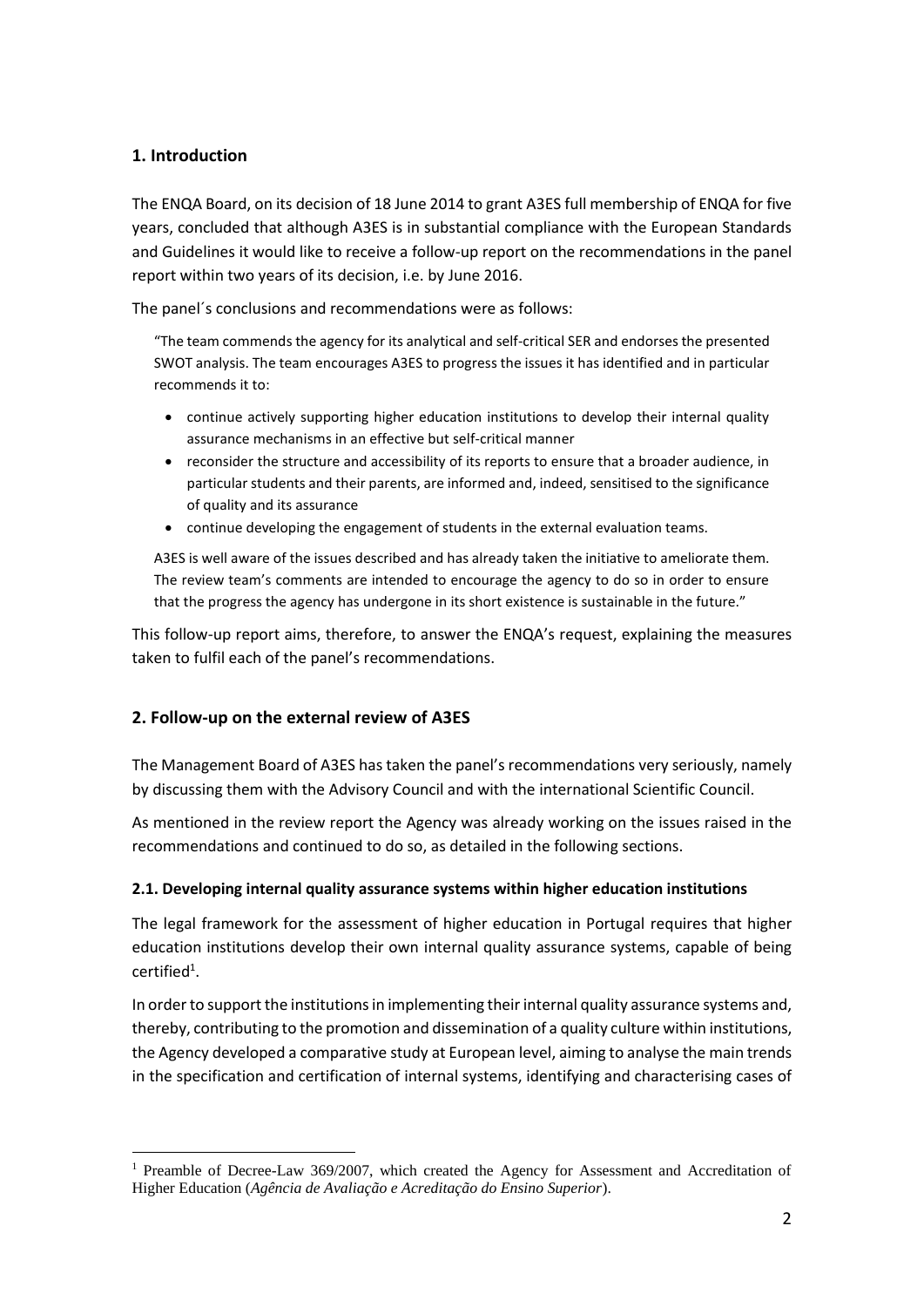good practices, and to collect elements that could be used as orientations by the institutions (Santos, 2011).

Following an extensive public consultation process based on this study, and with the intention of providing a set of general guidelines that can assist institutions in designing and implementing their quality systems, the Agency adopted a set of reference points (open standards), formulated in terms of statements that characterise a well-established system of internal quality assurance and in line with the European standards and guidelines (ESG) and the legal requirements applicable. The reference points are based on Part 1 of the ESG, including also three additional points to incorporate the activities of research and development, interaction with society and internationalisation, thus covering the whole institutional mission.

The reference points were not designed with a prescriptive character. They were presented as factors for the development and encouragement of innovative approaches on quality assurance that may arise in the context of institutional autonomy, rather than merely seek to respond and adapt to external requirements and criteria.

Concomitantly, an audit model was developed leading to the possibility of certification of internal quality assurance systems in higher education institutions, as one of the essential tools of the national quality assurance system and as a precondition for further simplification of procedures for external assessment and accreditation of institutions and degree programmes. Within the overall objective of helping the development of quality assurance systems in institutions and to identify and develop best practices in quality assurance, the specific aims of the institutional audit are:

- Reviewing the institutional policy for quality and assess whether its implementation includes, in a clear and objective way, the definition and documentation of the objectives, functions and actors of the internal quality assurance system, as well as the establishment and organisation of the levels of responsibilities associated with it;
- Assessing the processes and procedures used by the institution to maintain and improve the quality of teaching and other activities;
- Assessing the extent to which the quality assurance system operates in accordance with the established procedures, produces useful and relevant information for the improvement of the institution, and uses this information to generate effective measures for continuous quality improvement of the activities and results.

The audit process was run on an experimental basis in the academic year 2011/2012 and is available since then, on a voluntary basis, for interested higher education institutions. So far, 16 institutions were audited and 14 had their internal quality assurance systems certified by A3ES, with a good mix of the higher education sectors (university and polytechnic, public and private). Each year a new call for candidate institutions is open.

A comprehensive Manual for the Audit Process (A3ES, 2013) is available on the Website. Combined to the audit model the Agency exercises a supportive role by running workshops with interested institutions and also local seminars on internal quality assurance whenever invited by an institution, providing fruitful opportunities for interaction and clarification with the academic communities. Tens of such seminars were already run as mentioned in the annual activity reports published in the Website.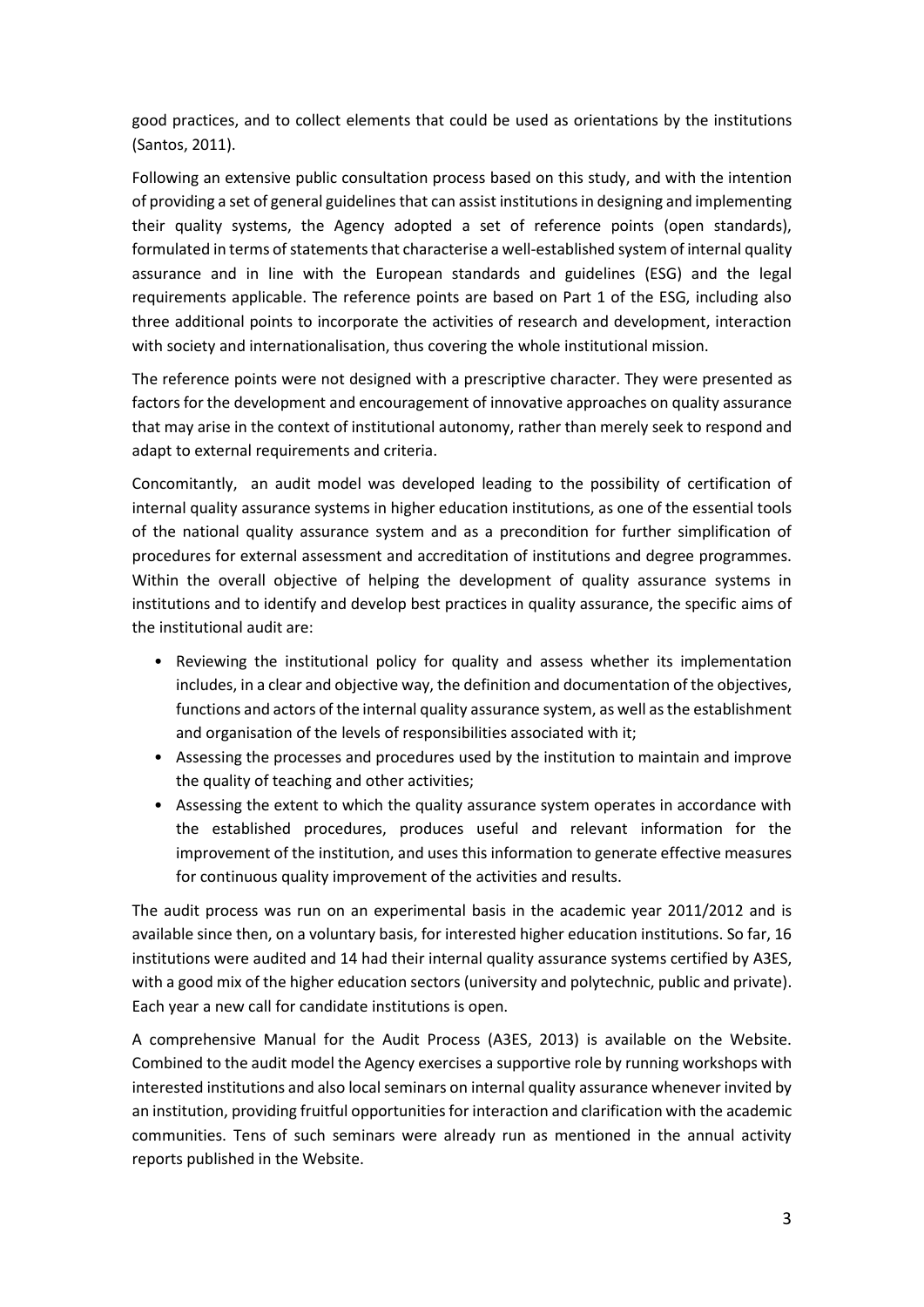On the other hand, the Guidelines for the Assessment and Accreditation of Study Programmes in Operation (A3ES, 2012) include the assessment of the following internal quality assurance elements (section numbers are indicated in brackets):

- Quality assurance mechanisms for the study programme (2.2.1; 2.2.2).
- Procedures for collecting information, monitoring and periodically assessing the study programme (2.2.3).
- Periodical evaluation procedures of the qualifications and competences of the academic staff (2.2.4).
- Discussion of results of the study programme evaluation and its use to define improvement actions (2.2.5).
- Procedures to evaluate the competences and performance of the academic staff (4.1.7) and the performance and training of the non-academic staff (4.2.3; 4.2.4).
- Adequacy of measures for pedagogic support and counselling of students and to promote students' integration in the academic community (5.2.1; 5.2.2).
- Use of the results of student satisfaction surveys to improve teaching/learning processes (5.2.4).
- Existence of a periodic system for reviewing the curricula in order to ensure its scientific and methodological updating (6.1.3).
- Adequacy of the methodologies for the evaluation of the students learning outcomes in light of the objectives of the curricular unit (6.3.3).
- Use of the results of the monitoring of academic achievement to define improvement actions (7.1.3).
- Use of the results of the monitoring of scientific, technological and artistic activities for their subsequent improvement (7.2.6).
- Availability of public information about the institution, the study programme and the education given to students (7.3.3).
- Mechanisms to ensure the quality of the students' in-service training, if applicable (A.12.3).

The A3ES, through its Office of Research and Analysis, has also carried out a research-based study on the importance and degree of implementation of the reference points proposed by A3ES for internal QA in Portuguese higher education institutions(A3ES, 2015), with the objective to realize their importance for institutions, both as a framework model for their internal quality assurance systems and to assess their degree of implementation within institutions. The results from the study show a reasonable knowledge of the ESG and of the reference points within the academic communities (median of 4 and 5, respectively, in a scale of 1-7), and a good perception of the importance of the reference points for QA in HEI (medians between 6 and 7 for the different points). As for the degree of implementation, the respondents' perceptions are very positive (medians around 6).

The study also discriminates results by HE sector, age, sex and scientific area of respondents, and their involvement in management positions or in quality management activities. It concludes that the differences found point to some work to be developed along different academic groups in order to involve them more actively in quality management activities, since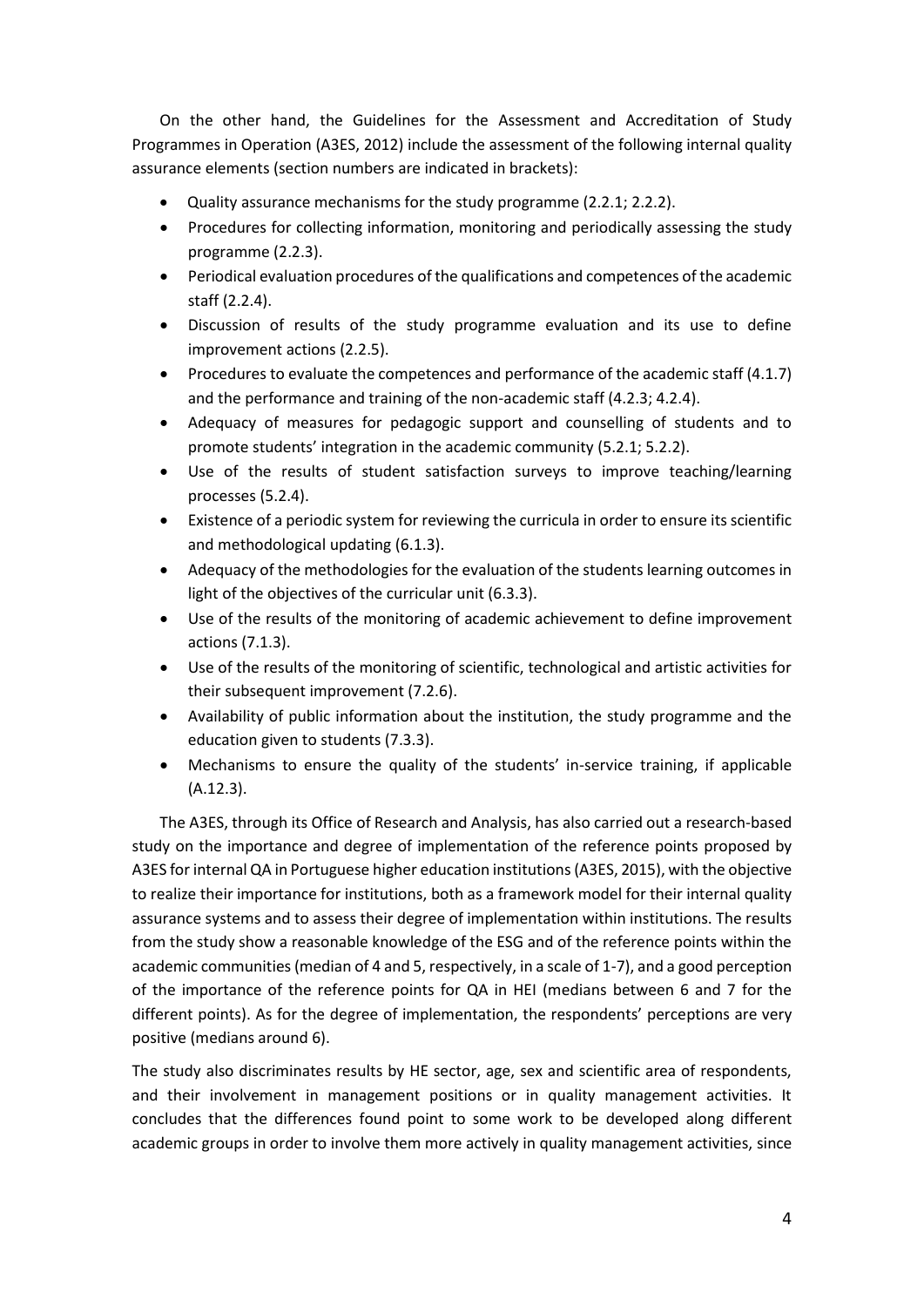those who are involved have a better knowledge of the reference points, give more importance to them and have a better perception of their implementation.

In summary, the Agency is monitoring and assessing the development of internal quality assurance systems in higher education institutions under predefined standards and criteria, while exercising a supportive role in the design, implementation and improvement of those systems. The perceptions gained from the assessments, the follow-up of assessments and the contacts with institutions, as well as from the research study, are that there is a steady progress in the implementation and effectiveness of internal systems.

## **2.2. Structure and accessibility of reports**

A3ES publishes around one thousand assessment reports each year. The rules for the preparation of the preliminary version of the external evaluation report, its delivery to the higher education institution for appreciation and possible presentation of a response, the preparation of the final version and its publication on the Agency´s, the Ministry's and the institution's Websites, along with the response from the institution, if any, are clearly established in the Assessment Handbook adopted by the Agency and published in its Website.

Reports are prepared online with the help of an appropriate password-protected electronic form, which ensures uniform formatting, encourages clear and concise answers and facilitates the comparability among reports. At the same time it facilitates ensuring compliance with standard 2.5 of the ESG. The rules for the drafting of the report are precise and sufficiently detailed on the elements to be covered. The themes of concision and clarity of the reports are specifically discussed in the preparation of team members, bearing in mind that one crucial objective is to provide the basis for the proposal from the assessment team regarding the decision on accreditation to be made by the Management Board. Another essential objective is to offer recommendations for improvement to the assessed institution.

The Agency is very much aware that the reports must also provide stakeholders and society with reliable and intelligible information on the quality of study programmes and that, although they are published, the previously mentioned objectives may sometimes make them a bit too technical. To help overcome this potential shortcoming, A3ES started last year to publish synthesis-reports by scientific areas as soon as the assessment of study programmes in each area is finished. These reports contain information on all accredited programmes, trends in the number of programmes, vacancies and candidates, results of student placements and the minimum required classification to access each programme, pedagogic efficiency and employment data.

So far, synthesis-reports have been prepared and published in the following areas:

- Accounting and Taxation;
- Architecture;
- Chemistry;
- Civil Engineering;
- Documentation Sciences;
- Economics:
- Electronics and Automation;
- Environment and Environmental Engineering;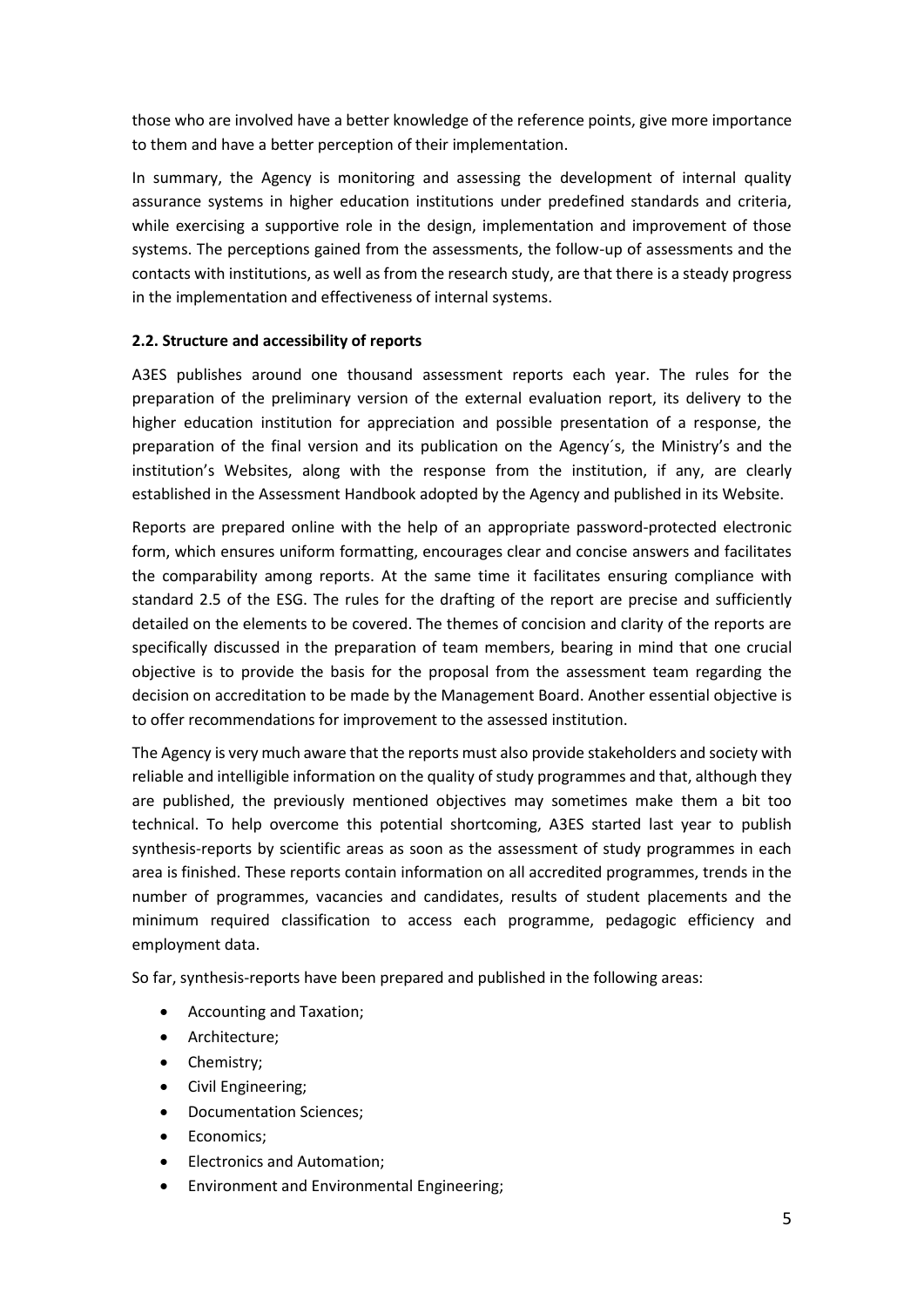- Finance, Banking and Insurance;
- **•** History and Archaeology;
- Hospitality, Tourism and Recreation;
- Informatics Sciences;
- Journalism;
- Law;
- Marketing and Publicity;
- Political Science and Citizenship;
- Psychology;
- Sports.

A3ES is currently completing the first 5-year round on programme accreditation and, as of next year, will roundup the accreditation process with an exercise of institutional evaluation. The second round of programme accreditation will, therefore, start in 2017, with renewed electronic forms for the reports, building upon the experience collected in the first round and the advice of stakeholders, inter alias the contributions from the Scientific Council. In particular, the assessment reports will include a final section with a summary of the main findings, recommendations and proposal for decision, aiming at a broader audience.

#### **2.3. Engagement of students in external evaluation teams**

Although it is not foreseen in the Portuguese legislation, the Agency decided in 2010 to undertake an experimental exercise to include students in External Assessment Teams (EAT) based on voluntary participation of institutions. The first initiative was to conduct a study on the participation of students in quality assurance at European and national level (Cardoso, 2010). Following consultation with students and higher education institution representatives, a guide was produced for the preparation of the experimental exercise of participation of students in the EAT for the assessment/accreditation of study programmes (Cardoso and Santos, 2011).

Consequently, the Agency started in 2011 a process to recruit students for the external assessment committees. Applicants who had tuition in the areas of the study programmes being assessed/accredited in 2011/2012 were invited to undergo a training programme and to present a short essay on a theme related to quality assurance in higher education. From the 58 candidates only 25 submitted the essay and 18 were accepted to integrate a pool of studentassessors. These students became part of the External Assessment Teams which began their work in May 2012. The results of this experimental exercise were very positive and it was decided to extend participation ensuring the presence of a student in each on-site visit.

Since then, every year a new call has been open for candidates who have tuition in the areas of the study programmes being assessed/accredited in the following year, under the same procedures. Indeed, it is necessary to renew the pool of students every year, in order to deal with the new areas to be accredited in the next year of the regular accreditation round. Since 2015 the presence of a student in the EATs was made compulsory in line with the new version of the European Standards and Guidelines (ESG 2015).

The following table shows the evolution of the number of candidates, presences in the training sessions, essays submitted and students accepted to enter the pool. The last line shows the percentage of on-site visits that included a student in the visiting EAT. As emerges from the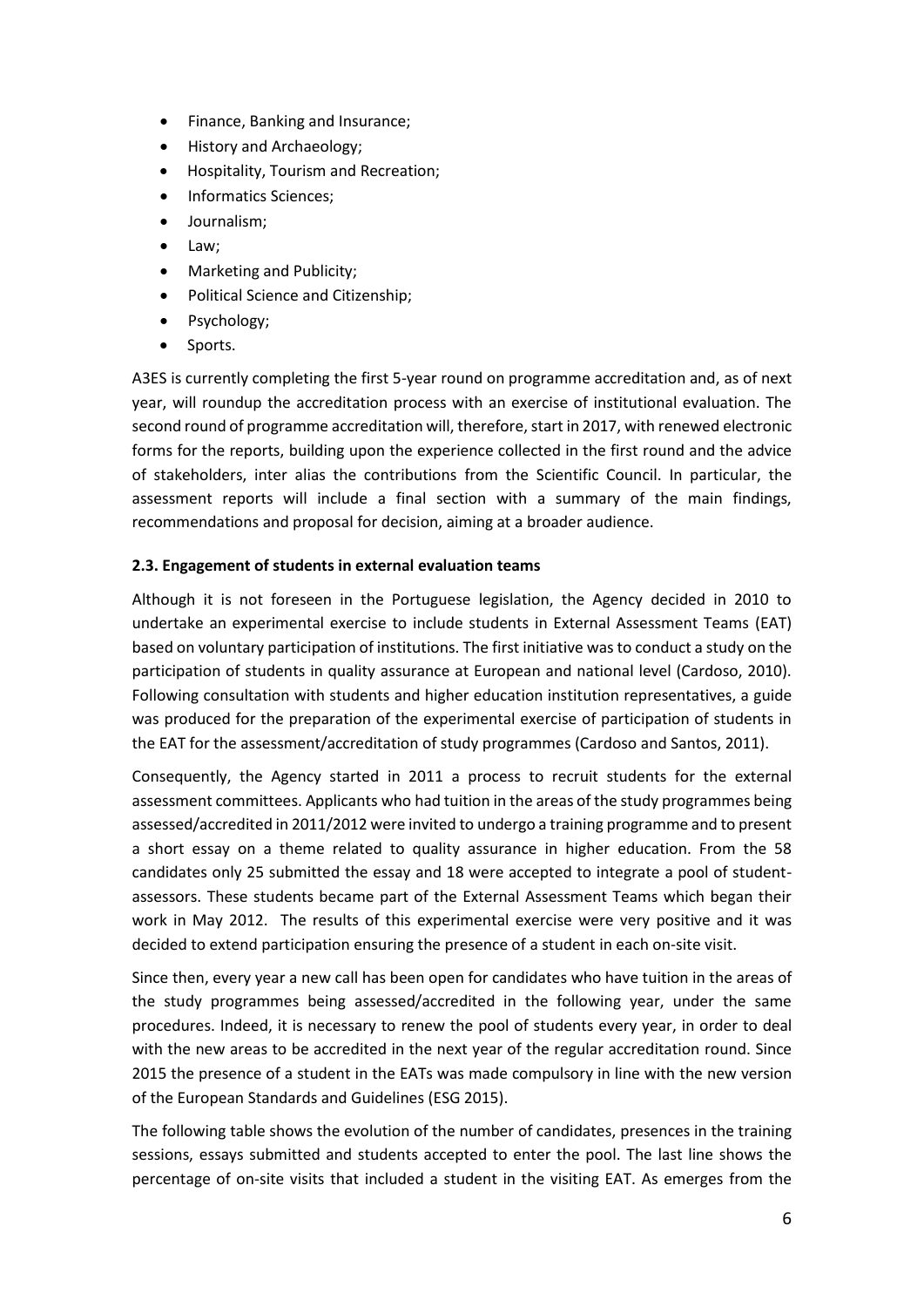table, the Agency is dealing with a very significant number of candidates each year, but the majority does not attend the training sessions or does not submit the essay. In practice, only around one third of the candidates enter the pool of assessors. A major difficulty is the need to rotate the pool every year, with a few exceptions of students with tuition on two or more different areas. Nevertheless, the vast majority of visits are already integrating a student.

|                               | 2011/2012 | 2012/2013 | 2013/2014 | 2014/15 | 2015/16 | <b>Total</b> |
|-------------------------------|-----------|-----------|-----------|---------|---------|--------------|
| <b>Valid candidates</b>       | 58        | 148       | 409       | 292     | 350     | 1 2 5 7      |
| Presence in training sessions | 39        | 93        | 212       | 162     | 187     | 693          |
| <b>Essays submitted</b>       | 25        | 60        | 200       | 127     | 127     | 539          |
| Accepted into the pool        | 18        | 48        | 174       | 113     | 112     | 465          |
| % of visits with a student    | 8%        | 12%       | 70%       | 68%     | 78%     | ۰            |

As regards the auditing of internal quality assurance systems, the external audit teams have always integrated one student per team with large experience on the assessment of higher education at European level, in the scope of ESU.

In summary, having in mind that the number of study programmes to undergo programme accreditation in the next round is expected to be smaller in face of the simplification of procedures, the Agency is highly confident to be able to include a student in every EAT.

# **3. Conclusion**

In conclusion, the Agency has been steadily working on the issues raised by the panel, thus having reached a high level of fulfilment of all its recommendations.

It is the Board's intention, however, to continue to pay due attention to these matters aiming at the continuous improvement of processes and procedures carried out by the Agency.

## **References**

Cardoso, S. (Coord.) (2010). Participação dos Estudantes na Avaliação das Instituições de Ensino Superior Portuguesas – Um Contributo para a sua Definição. Lisboa, A3ES. [http://www.a3es.pt/sites/default/files/ Participacao\\_Estudantes\\_0.pdf](http://www.a3es.pt/sites/default/files/%20Participacao_Estudantes_0.pdf)

Cardoso, S. e Santos, S.M. (2011). Participação dos Estudantes nas Comissões de Avaliação Externa – Exercício Experimental. Lisboa: A3ES. [http://www.a3es.pt/sites/default/files](http://www.a3es.pt/sites/default/files%20/Participacao_Estudantes_CAES_Exercicio_%20Experimental_0.pdf)  [/Participacao\\_Estudantes\\_CAES\\_Exercicio\\_ Experimental\\_0.pdf](http://www.a3es.pt/sites/default/files%20/Participacao_Estudantes_CAES_Exercicio_%20Experimental_0.pdf)

Santos, S.M. (2011). Comparative Analysis of European Processes for Assessment and Certification of Internal Quality Assurance Systems. Lisbon, A3ES, A3ES Readings n.º 1 (PDF). [http://www.a3es.pt/sites/default/files /ESTUDO\\_SIGQ\\_EN.pdf](http://www.a3es.pt/sites/default/files%20/ESTUDO_SIGQ_EN.pdf)